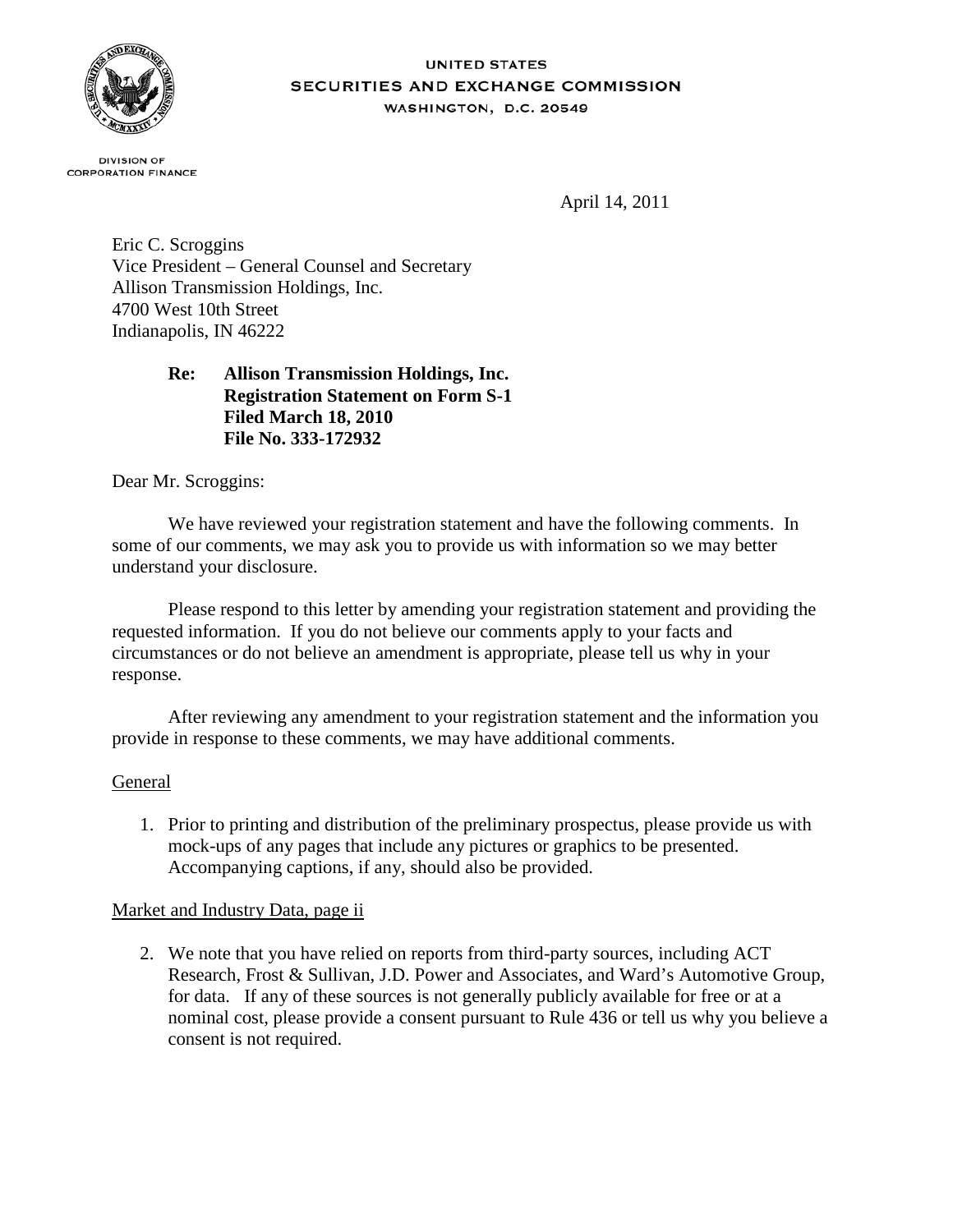#### Prospectus Summary, page 1

3. Please revise to eliminate certain redundancies in the prospectus summary as the summary should succinctly describe your business operations. We note that you describe the Acquisition Transaction on page 2 and again on page 7. You also cite the same statistics about the company's increased market share in North American on-highway markets on page 4 and again on page 8. You also state that the company has "more new products under development today than at any time in [their] history" on page 2 and again on page 8. We also note that your disclosure under the headings "Expand Our Global Leadership" on page 7 and "Continue Development of New Technologies and Products" on page 8 substantially duplicates disclosure elsewhere in your "Summary" section.

### Company Overview, page 1

- 4. Please revise your first sentence to state the basis for your conclusion regarding your position as the "largest" manufacturer of fully-automatic transmissions for various commercial vehicles. In particular, please disclose how you are measuring market position and tell us the source of the information supporting your conclusions. While we note your presence in other countries, approximately 82% of your net sales were generated from North America. Provide similar disclosure for your statements in paragraph three regarding your "leading market position."
- 5. Please provide support for your statement that the Allison brand is one of the most recognized in the industry "as a result of the performance, reliability and fuel efficiency of [y]our transmissions" or state as a belief of management. Also revise the first sentence of the third paragraph on page 1 and throughout the prospectus accordingly.
- 6. Please briefly disclose here and on page 61 how you are "well-positioned to capitalize on numerous attractive growth opportunities" and either provide verifiable support for this conclusion or state as a belief of management. Also make similar revisions related to your "strong position" to capitalize on growth trends in your industry on page 6.
- 7. Refer to the last sentence of the first paragraph. Revise here and on page 61 to include comparable financial data for years ended December 31, 2009 and December 31, 2008. Providing that financial information will assist investors in evaluating the information presented.
- 8. Please remove qualitative phrases or terms from the prospectus as these phrases or terms are qualitative and unverifiable, or advise. In this regard, please delete "end users often specify an 'Allison' transmission when ordering a commercial vehicle, creating a pullthrough demand for our products" on page 1, "compelling value proposition" on page 1 and on page 5 and "superior value proposition" on page 5. Please also quantify "numerous." Please also make similar revisions in the Business section.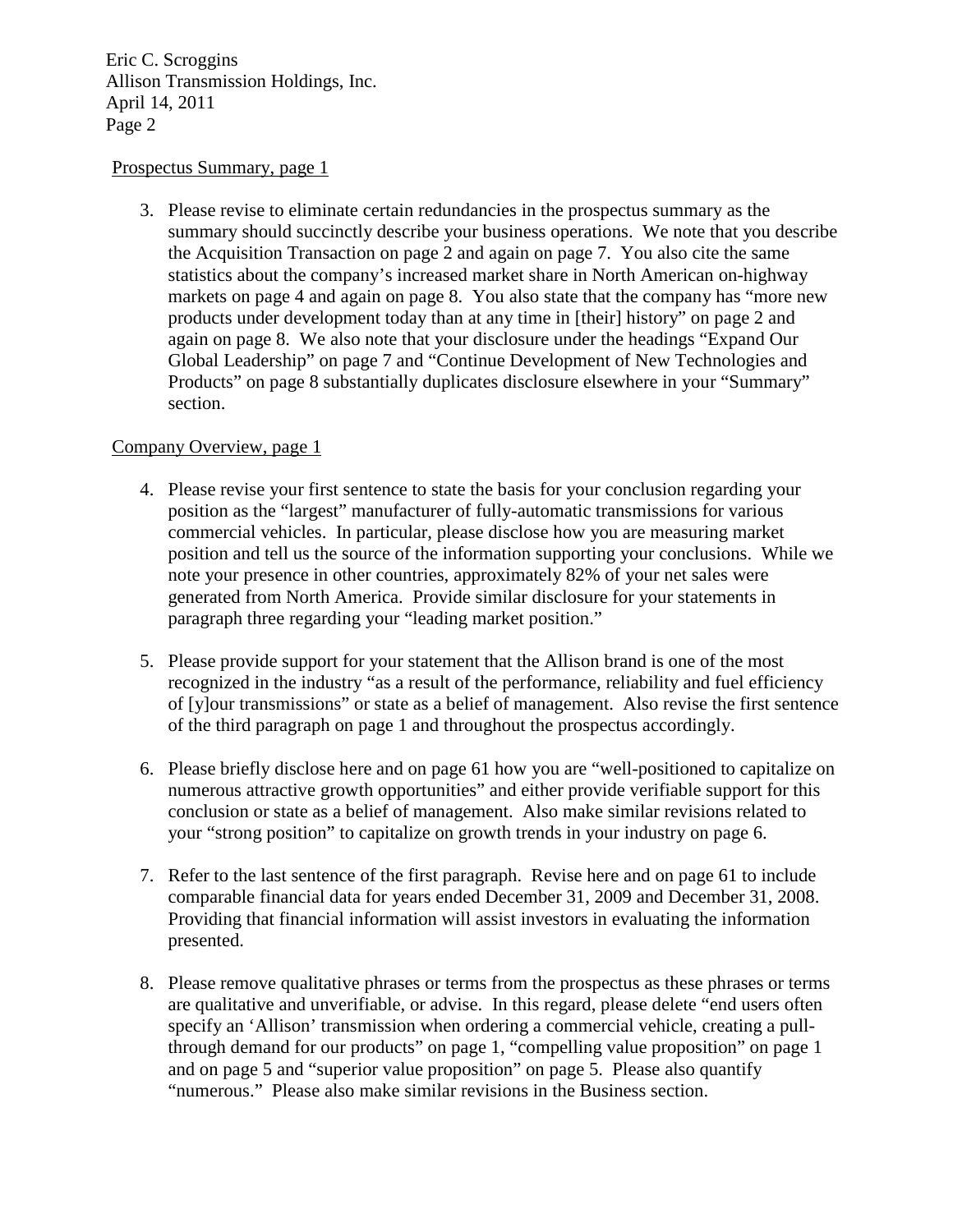- 9. Please delete the phrase "enduring competitive advantage" or provide quantifiable support that such an advantage exists. Similarly revise on page 5.
- 10. We note your discussion of the "increasing trend towards automaticity" and the "anticipated growth" of the automatic transmissions market outside of North America in the first paragraph on page 2. Remove these references or provide more detailed support to substantiate the claims you make about growth in this market segment. The statistics cited regarding low adoption rates outside North America and the company's growth of market share within North America (see page 4, "Trend toward automaticity") do not necessarily support claims of automaticity growth in foreign markets. Make the same changes throughout your filing, as applicable, including on pages 61 - 62. In this regard, please also revise to provide balancing disclosure here, in the MD&A and Business sections and throughout the prospectus stating that you cannot provide any assurance that such growth will develop.
- 11. Please revise to delete the phrase "poised for continued recovery," as the data you have provided does not support the assertion that the recovery will necessarily be a "continued" one.
- 12. Refer to language such as "strong margins" and "strong and sustainable financial profile" in the second paragraph on page 2 and the first full paragraph on page 62. Please balance this disclosure with a brief discussion of the company's current debt burden, past net operating losses, and historical margin ratios. Similarly revise disclosure such as "we have generated strong margins" on page 6.

### Recovery of commercial vehicle demand in developed markets, page 4

- 13. Please revise to clarify that even if the North America market experiences an annual growth rate of 20.4% from 2010-2013, the production units will still be below the 1999- 2008 average. Similarly revise under the "Expand Our Global Leadership" section on page 7. Also revise to provide balancing disclosure to state that you cannot provide any guarantee that such growth rates will materialize in the future.
- 14. Please revise to provide the percentage of net sales that you derive from Western Europe so that investors can assess the effect on your business of a recovery in that market.
- 15. Please delete the word "significant" in relation to your future earnings growth and the word "considerable" in the first paragraph on page 5.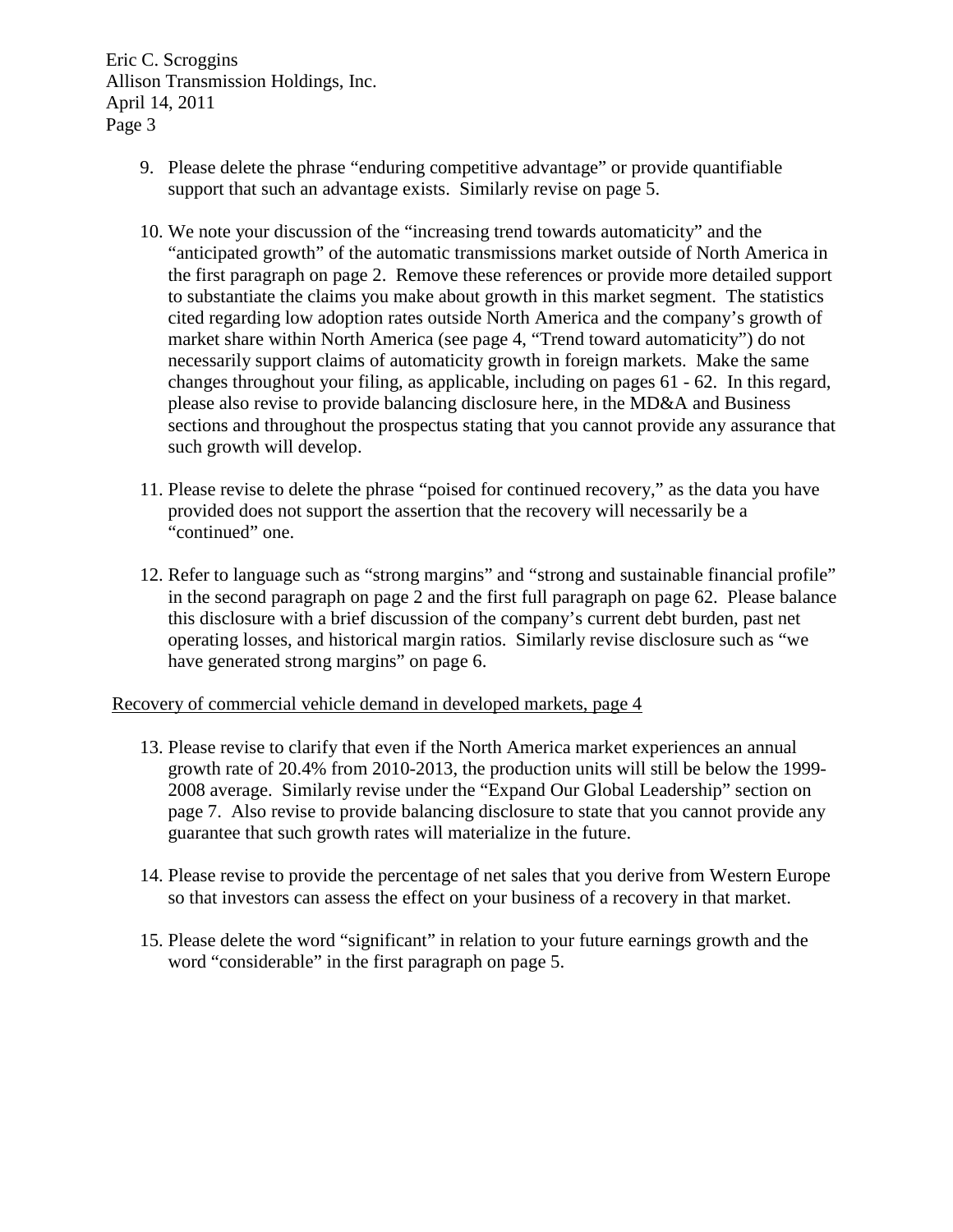# Growth in commercial vehicle demand in emerging markets, page 4

16. Please balance this disclosure by disclosing that manual transmissions are the predominant transmissions used in commercial vehicles key emerging markets such as China. Quantify the percentage of the market share currently occupied by fullyautomatic transmissions, if available.

### Trend toward automaticity, page 4

17. Please rephrase the title of this section, as you do not appear to have provided quantifiable data to support that there is a "trend" towards automaticity. We note, for example, that well-developed markets such as Western Europe are still dominated by manual transmissions and it is unclear whether there is sufficient evidence that emerging markets will follow North America in its adoption of automaticity. Please also provide the basis for your belief that your increased share of transmissions sold in North America on-highway markets is "representative of the overall market trend toward automaticity."

#### Increasing emphasis on fuel efficiency and lower emissions, page 4

- 18. Please revise to disclose that demand for your hybrid-propulsion systems for transit buses decreased in 2010 or advise.
- 19. Please revise the last sentence of the last paragraph on page 4 and elsewhere as appropriate to remove the use of compound annual growth rate of 72.3% and 20.1%, as this measurement only shows two snapshots in time and may not be representative of growth over the entire time period.

### Continued demand for reliable fully-automatic transmissions in military products, page 5

20. We note your statement that the company expects future defense spending on vehicles to decline. Please revise the heading of this section to reflect this information.

### Premier Brand and Superior Value Proposition, page 5

21. Please provide quantifiable support for your statement that you deliver end users "strong returns" on their investments. Please also provide the basis for your belief that customers will be reluctant to purchase from other manufacturers.

### Technology Leadership and Customization Capabilities, page 5

22. Please provide support for your belief that your product technology is highly differentiated from other transmission manufacturers or remove reference to such manufacturers.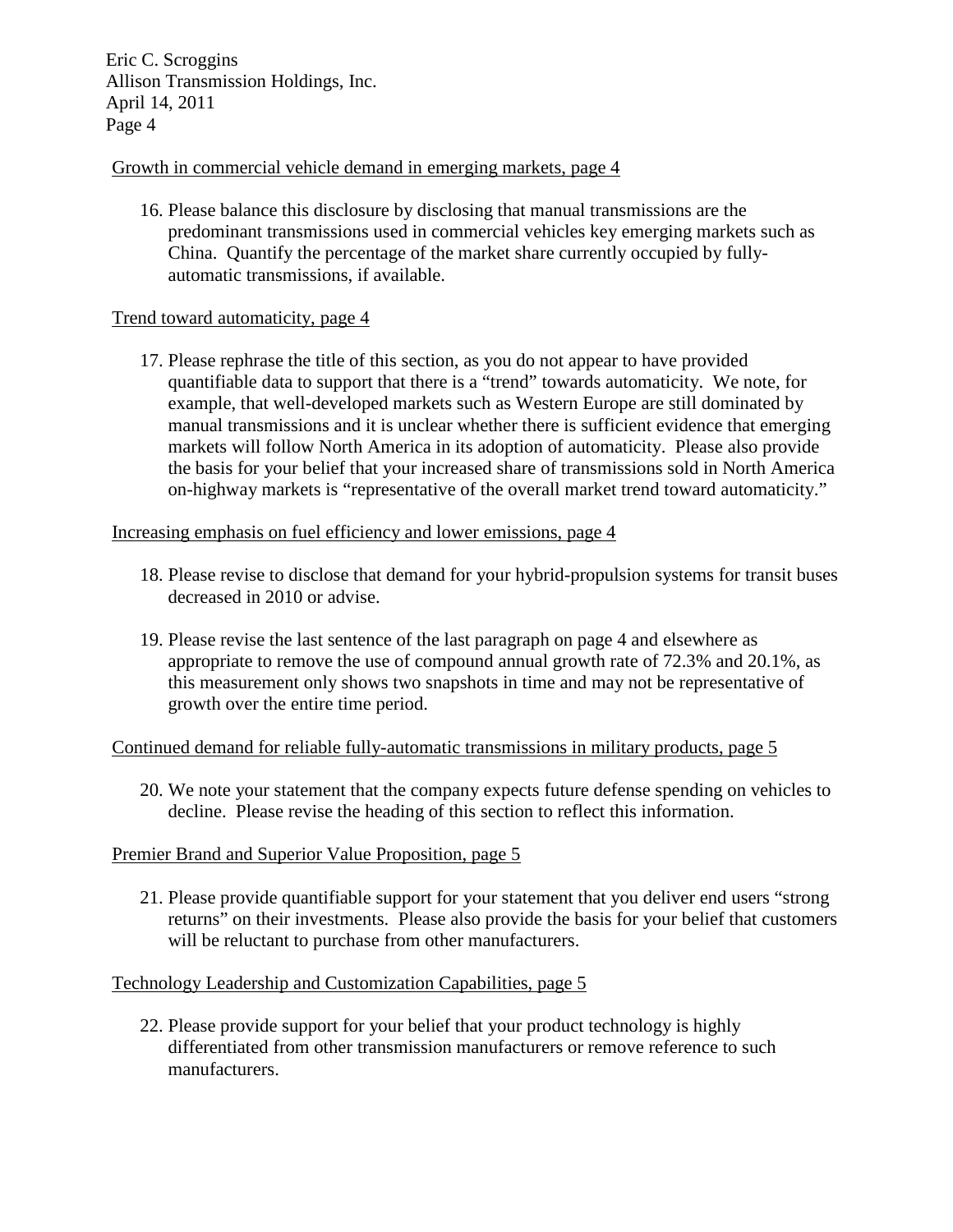#### Diverse End Markets, page 7

23. While your disclosure on page 9 states that net sales are concentrated in the company's top five customers**,** you state here that you benefit from serving a wide range of customers. Please revise the disclosure here to remove the inconsistency. Also include the percentage of net sales these top five customers accounted for in fiscal years 2008 through 2010.

#### Proven Management Team, page 7

24. Please delete the word "proven" in regards to your management team.

#### Accelerate Penetration of Our Products in Emerging Markets, page 8

25. Revise as to statements that imply automaticity has increased or will increase outside North America and in emerging markets on page 8. Balance the disclosure by discussing the possibility that adoption of automatic transmissions will fail to increase in markets outside of North America. Describe factors which might contribute to this failure, such as the entrenched use of manual transmissions, high levels of OEM integration, or the company's limited brand recognition in new markets. Make the same changes to pages 67 - 68 in the discussion of markets outside North America.

#### Leverage Our Efficient Cost Structure to Deliver Strong Cash Flow, page 8

26. We note disclosure here that you believe one of your competitive advantages is your efficient cost structure and your disciplined approach to capital expenditures. However, we note disclosure on page 28 which highlights your substantial total debt of \$3.7 billion. Please revise to provide balancing disclosure given your substantial indebtedness.

#### Summary Historical Financial Data, page 12

#### Non-GAAP Measures

27. Your attention is invited to Endnote 44 to Release No. 33-8176. With regard to your statement as to why management believes the non-GAAP financial measures provides useful information to investors, the justification for the use of the measure must be substantive. The fact that the measure is "useful to analysts" is not sufficient support for the presentation. Please further explain what you mean by "core operating performance" and why you consider it useful. In addition, please expand your explanation to separately address the usefulness of each of the three non-GAAP measures. If there are particular purposes for which management uses any or each of the separate measures, please specifically disclose them.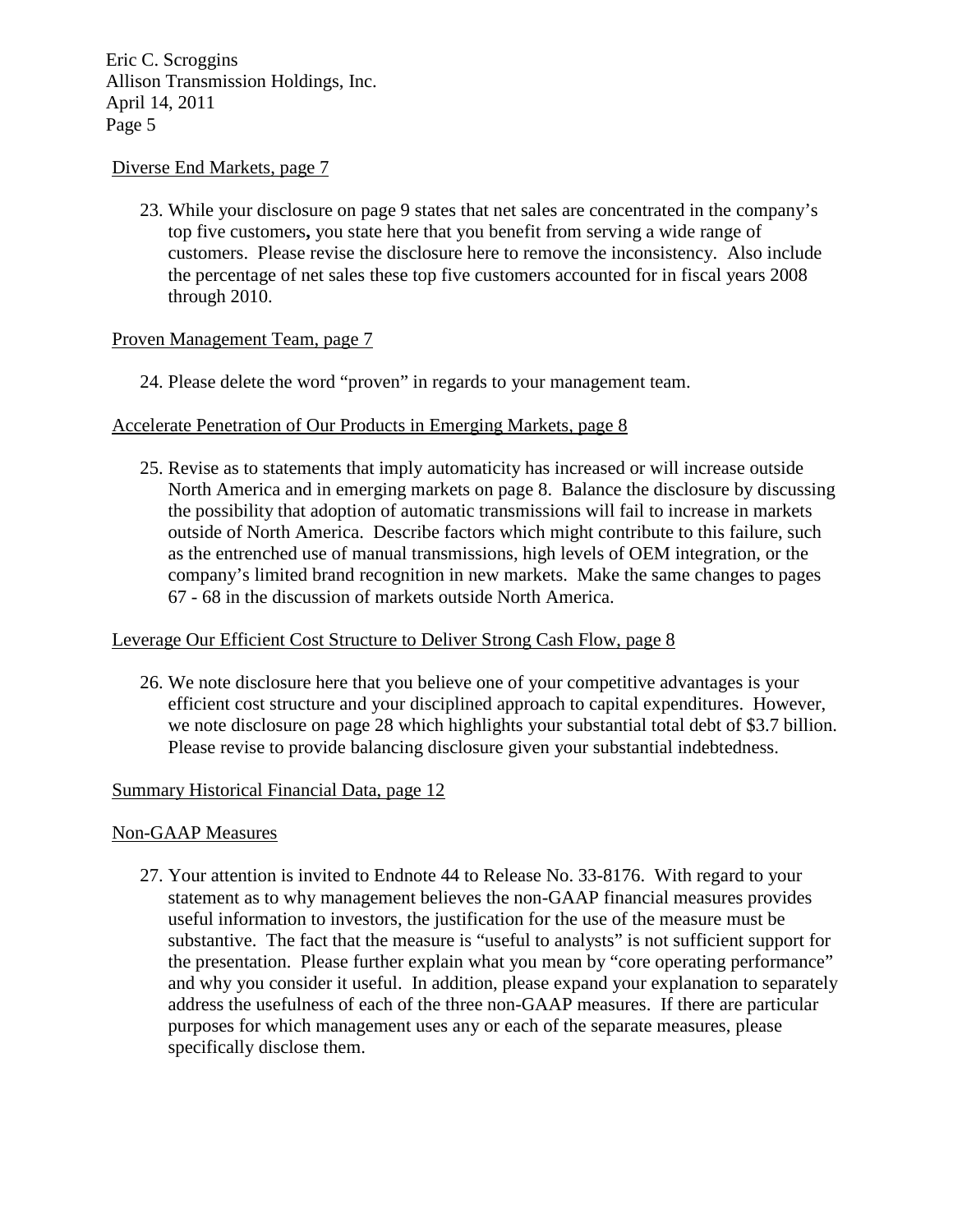#### Risk Factors, page 16

- 28. Please revise the last sentence of your introductory paragraph to delete reference to unknown or immaterial risks.
- 29. Please move the risk factor entitled, "We have experienced significant losses…" to the forefront of the Risk Factors section.

### Continued volatility in and disruption to the global economic environment, page 16

30. Please revise to disclose the economic and market conditions that resulted in the decrease in commercial vehicles sales which continue to affect your sales. Also disclose your net losses for the 2008 and 2009 periods.

### Our long-term growth prospects, page 17

31. Please revise the heading to accurately reflect the risk that the rate of adoption of fullyautomatic transmissions may not increase outside North America, which could impair your long-term growth prospects and results of operations. Also, explain what factors may contribute to automaticity in foreign markets not increasing as you have anticipated.

#### Any events that impact our brand name, page 17

32. Revise to provide greater detail about the defect and warranty issues associated with your products, including the H 40/50 EP hybrid-propulsion transit bus system. Please disclose the number of transmissions affected and the cost of any recall or redesign.

### Sales of our hybrid-propulsion products, page 18

33. Please further describe the government subsidy programs, including the amounts of subsidies received, when the programs started, which specific governmental entities provide the greatest share of the subsidies, and whether those governments are facing or have recently faced significant budgetary or fiscal problems.

### Our sales are concentrated, page 18

34. Please advise whether the "late payment by a significant customer" in 2010 was made by one of the company's top five customers. If so, please revise to discuss the risks of future late payments in this section.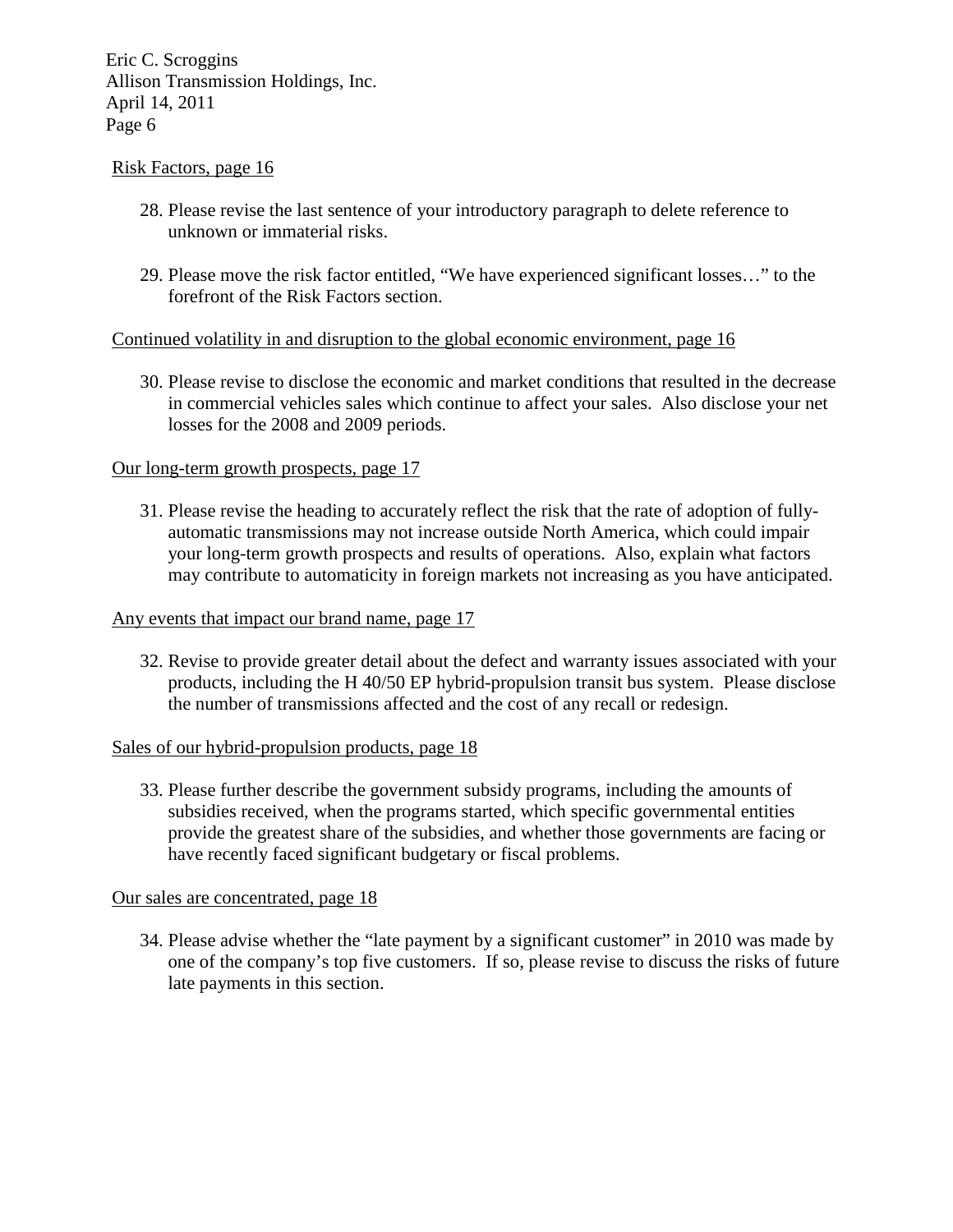#### Increases in cost, disruption of supply, page 21

- 35. Please update this section to include a discussion of the effects of the Japanese earthquake and tsunami on your supply chain and business, if material. Similarly revise your disclosure on page 68.
- 36. We note disclosure in the second paragraph which states that you rely on materials from a "limited number of fully-validated suppliers." Please revise to disclose the number of suppliers that you rely on for your raw materials and components.

### Our ability to effectively operate, page 24

- 37. Generally, you should not present risks that could apply to any issuer or any offering. For example, please revise this risk factor, the "We are subject to risks from litigation" risk factor on page 28, the "If securities analysts do not publish research reports" risk factor on page 32, and elsewhere, as applicable, to explain specifically how the risk affects the company or the securities being offered. Refer to Item 503(c) of Regulation S-K.
- 38. Please revise to remove the second sentence of the risk factor as such disclosure undermines the risks disclosed.

### Risks Related to Our Indebtedness, page 28

39. Please revise to cross-reference the relevant discussions in the MD&A section (see pages 54 - 57) when discussing the Senior Secured Credit Facility, Senior Cash Pay Notes, and Senior Toggle Notes here.

### Risks Related to This Offering and Ownership of our Common Stock, page 30

40. Refer to the second item under this heading. Discuss the consideration given to the disclosure requirements of Rule 12-04 of Regulation S-X and Rule 4-08 (e)(3) of Regulation S-X.

### We are controlled by Carlyle and Onex, page 32

41. We note disclosure on page 100 which states that ATI pays your Sponsor an annual fee for certain advisory and consulting services. Please revise to disclose such terms here.

# Our management will have broad discretion over the use of the net proceeds, page 33

42. We note your statement that "management will have broad discretion over the use of the net proceeds from this offering." You may reserve the right to change the use of proceeds provided that such reservation is due to certain contingencies that are discussed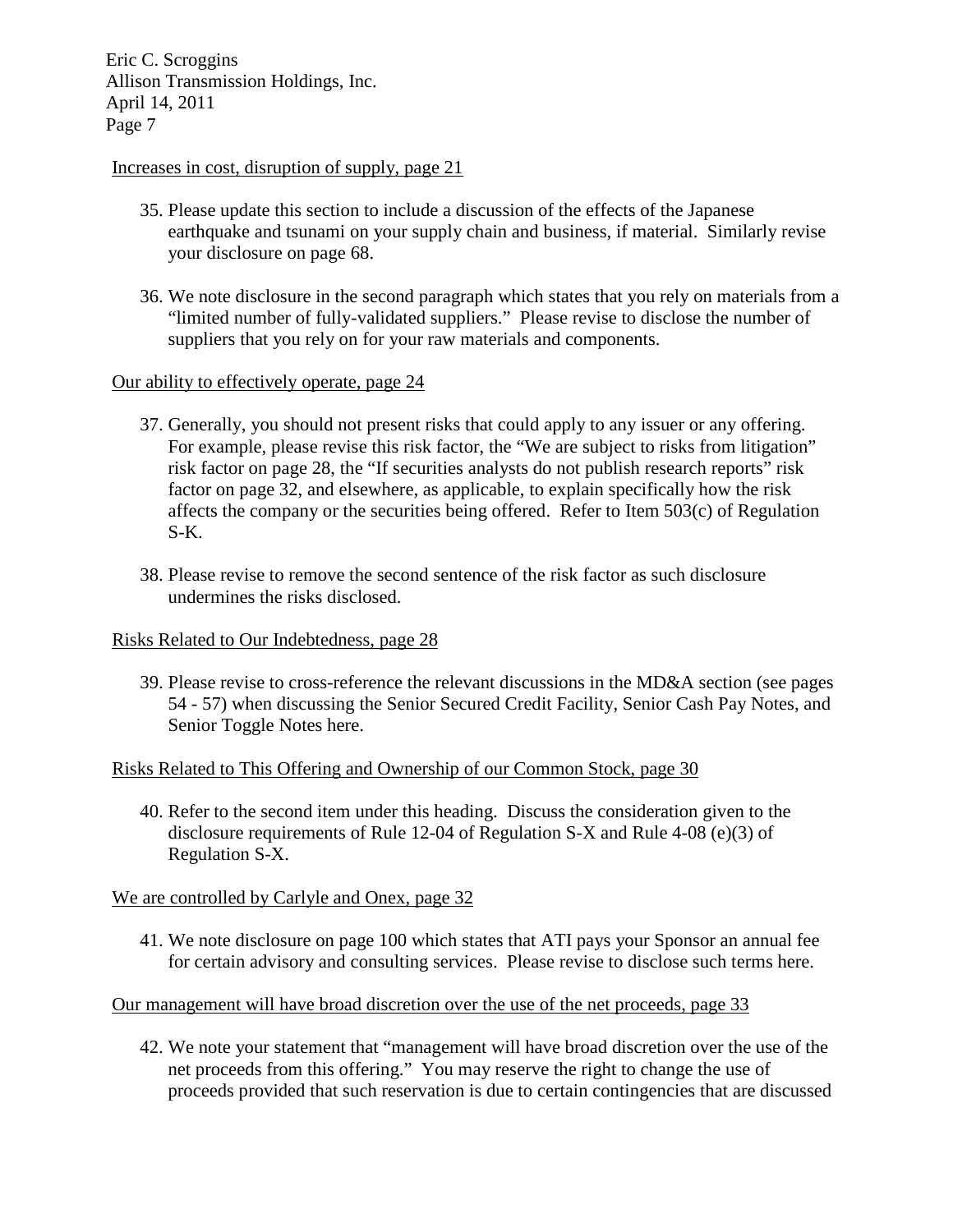> specifically and the alternatives to such use in that event are indicated. Refer to Instruction 7 to Item 504 of Regulation S-K. Please revise accordingly.

### Use of Proceeds, page 36

43. Please revise to state the approximate amount intended to be used to repay indebtedness and for general corporate purposes, respectively. Refer to Item 504 of Regulation S-K. Also revise to provide details regarding the indebtedness to be repaid, including the interest rate and date of maturity.

Management's Discussion & Analysis, page 43 Trends impacting our business, page 43

- 44. Please balance the disclosure by including a discussion about the possibility of volatile or declining energy and commodity prices, declines in military agency budgets, and declining demand and subsidies for hybrid-propulsion systems in the first, second, and third full paragraphs on page 44, respectively. This will assist investors assessing your business.
- 45. Please substantiate your belief that there is "pent up demand" that resulted from the deferral of purchases during the economic downturn.

### Comparison of years ended December 31, 2010 and 2009, page 48

46. Please revise your explanations of changes to quantify the individually significant factors cited in such explanations. For example, your discussion of gross profit on page 49 cites both higher volumes and price increases as factors leading to higher gross profit during fiscal 2010, but the impact of such changes is not discernable from the information provided. You should review your entire discussion of results of operations as the example cited is not meant to be all inclusive. Consider tabular format for clarity.

#### Net sales, page 49

47. We note the "lower demand for hybrid-propulsion systems for transit buses" in the year ended December 31, 2010. Please describe the extent of this recent decline in demand.

### Cash Used for Financing Activities, page 53

- 48. Please disclose your current total secured leverage ratio.
- 49. We note from your disclosure on page 54 that certain of your interest rate derivatives contain credit-risk and collateral contingent features, and that as of December 31, 2010, driven by lower interest rates, you have been required to post additional collateral of \$41.9 million beyond your \$2.0 million independent collateral requirement. Please revise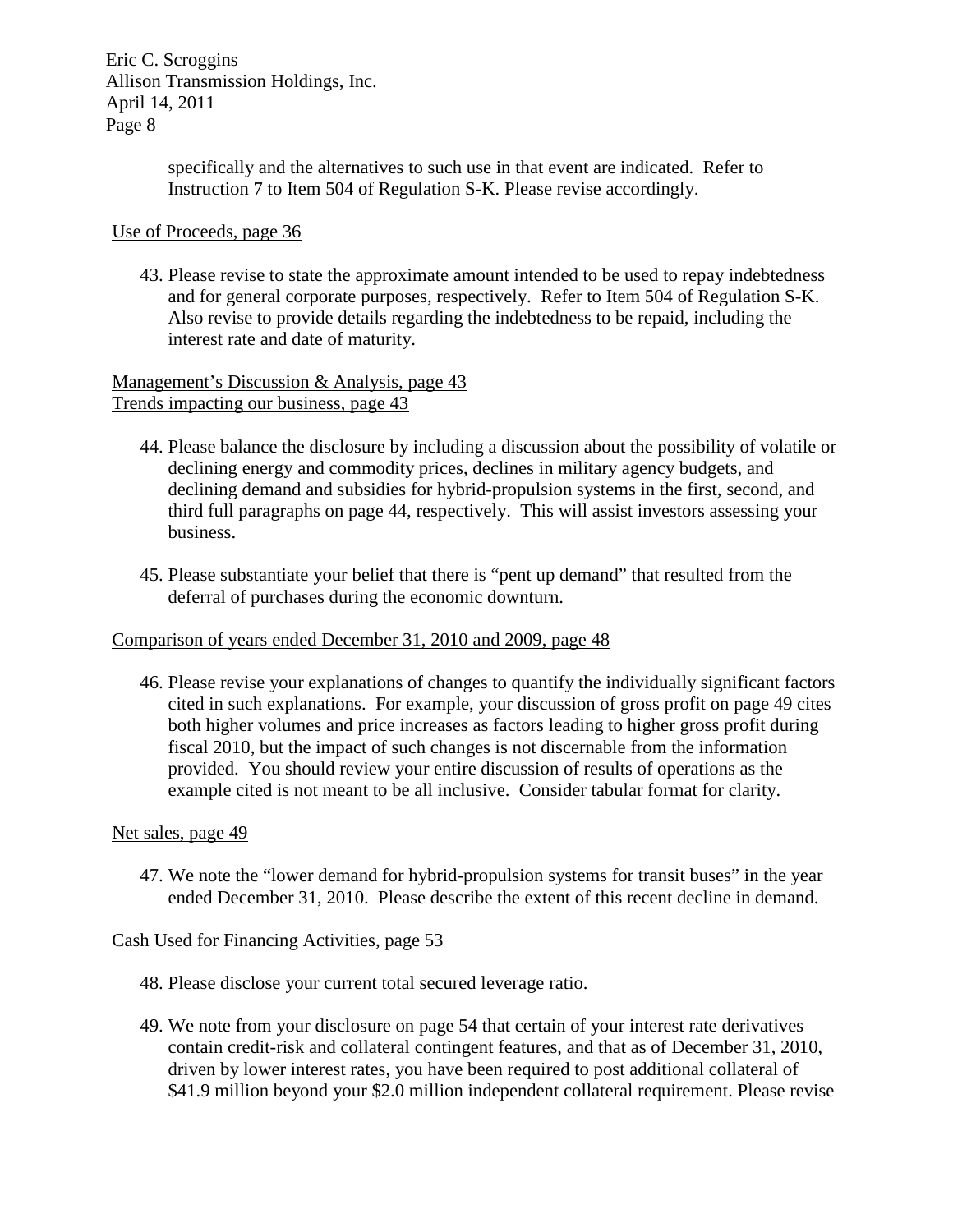> your disclosure to indicate the maximum collateral you may have to post and under what circumstances the maximum collateral would be required.

#### Business, page 61

- 50. Revise to provide more balanced disclosure throughout this section. For example, specify in numerical detail the current market share for manual transmissions and the level of integration in foreign markets on page 69, discuss whether production of MRAP vehicles is decreasing on page 69 (see "Net Sales" on page 50), if applicable, note other factors besides "improvement in product quality and durability" which contributed to reduced aftermarket sales on page 70, describe the possibility of declines in demand and subsidies for hybrid-propulsion systems on page 72 (see the risk factor entitled, "Sales of our hybrid-propulsion products may be negatively impacted" on page 18 and "Net Sales" on page 50), and explain any trends of declining sales on page 73.
- 51. Please attribute the statements in this section related to your industry to the third-party sources or advise.

#### Our Served Markets, page 64

52. We note your discussion of changes in governmental emissions regulations and the associated "pre-buy" phenomenon on page 64. If material, please describe the previous and potential effects of emissions regulations and pre-buying as a separate risk factor, with its own subheading, in the Risk Factors section of the prospectus.

#### Determination of Compensation Awards, page 88

53. We note disclosure which states that the compensation committee has not made "regular use" of benchmarking or of compensation consultants in making your executive compensation determinations. Please advise as to whether you used benchmarking or compensation consultants in your determination of the 2010 compensation levels for your executive officers.

#### Material U.S. Federal Tax Considerations for Non-U.S. Holders, page 111

54. Delete the references to this discussion being for "general information only." Stockholders are entitled to rely upon the discussion.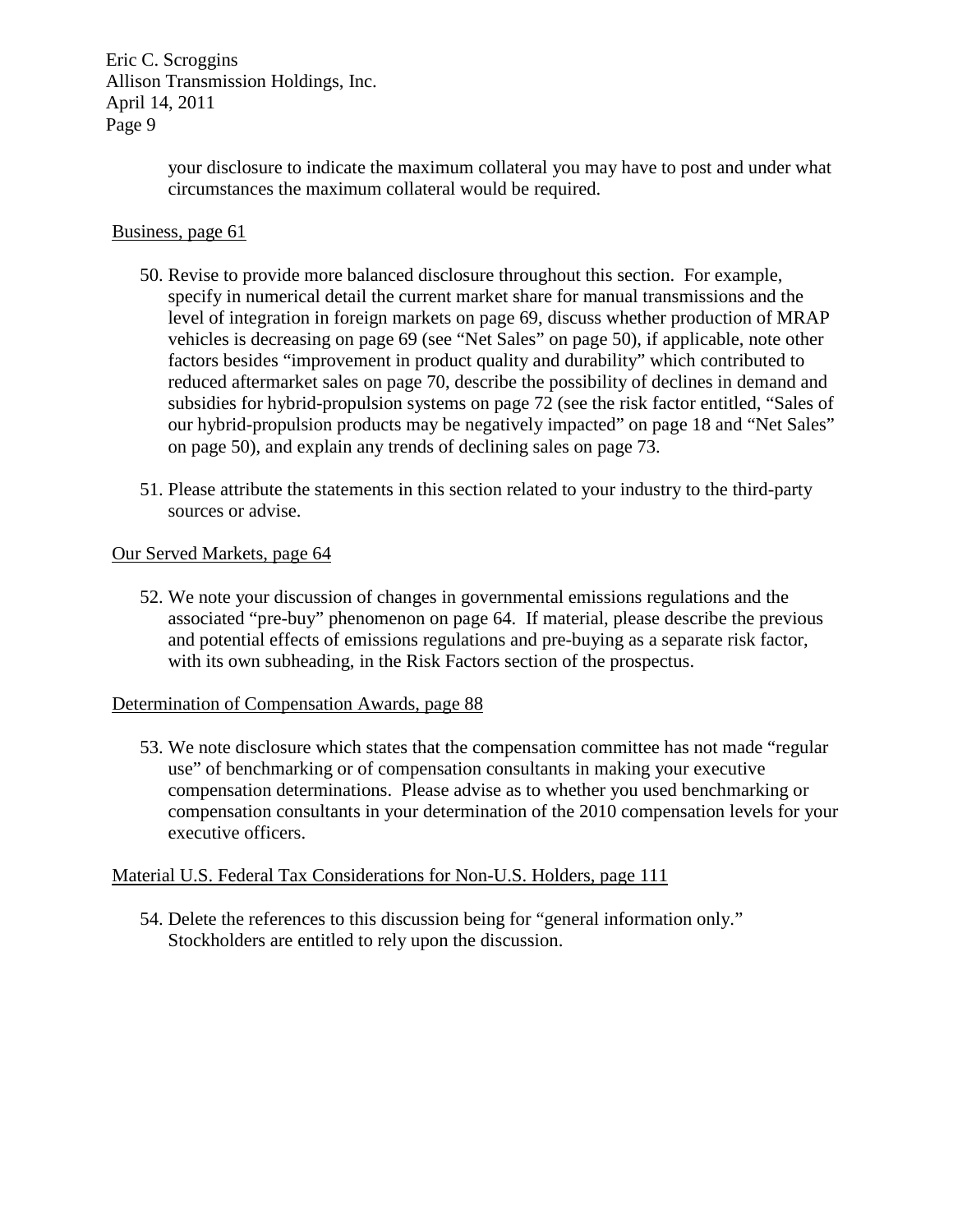# Financial Statements

# Notes to Consolidated Financial Statements

# Note 1 - Overview

# Recent Developments, page F-8

55. Please disclose the financial impact of the manufacturing agreement contact termination.

# Note 5 – Goodwill and Intangible Assets, page F-16

- 56. We note from your disclosure here and elsewhere in your filing that you recorded impairment charges on your trade name intangible asset in fiscal 2008 and 2009, and that your 2010 annual review of indefinite life intangibles, including Goodwill and Trade name, resulted in fair values exceeding carrying amounts indicating no impairment. Please provide to us in your response a summary of your impairment testing.
- 57. As a related matter, please also reconcile your projections supporting no impairment with your statement on page 50 that your lack of taxable income for the purposes of the U.S. federal income tax payments supports your continuing policy of recording a full valuation allowance against your non-current deferred tax assets.

### Note 6 - Fair Value of Financial Instruments, page F-17

- 58. You state that your available for sale securities are "associated with a license and exclusivity agreement with Torotrak." Please describe your significant rights and obligations under that agreement. Quantify the amounts paid to date as well as any amounts that may be paid in the future to obtain additional rights and/or in the form of royalties. Explain how the various expenditures are being accounted for. Tell us whether the shares of Torotrak were purchased at their fair value on the purchase date. If there is a separate engineering agreement, describe the significant contractual terms of that agreement as well. It appears that the agreements should be filed as exhibits.
- 59. It appears, from various news releases, that you acquired 10% of Torotrak as a "strategic investment" and that the purchase made you the largest shareholder. We note a quote from Torotrak's CEO, upon the signing of the agreement that "This is the most significant endorsement of our technology thus far . . ." The CEO also described the agreement as a major coup at a difficult time for manufacturers and component suppliers. In view of these factors and the shared technological endeavors, please tell us why you do not account for the investment in Torotrak using the equity method of accounting. Address each of the criteria set forth in ASC 323-10-15-6 in your response.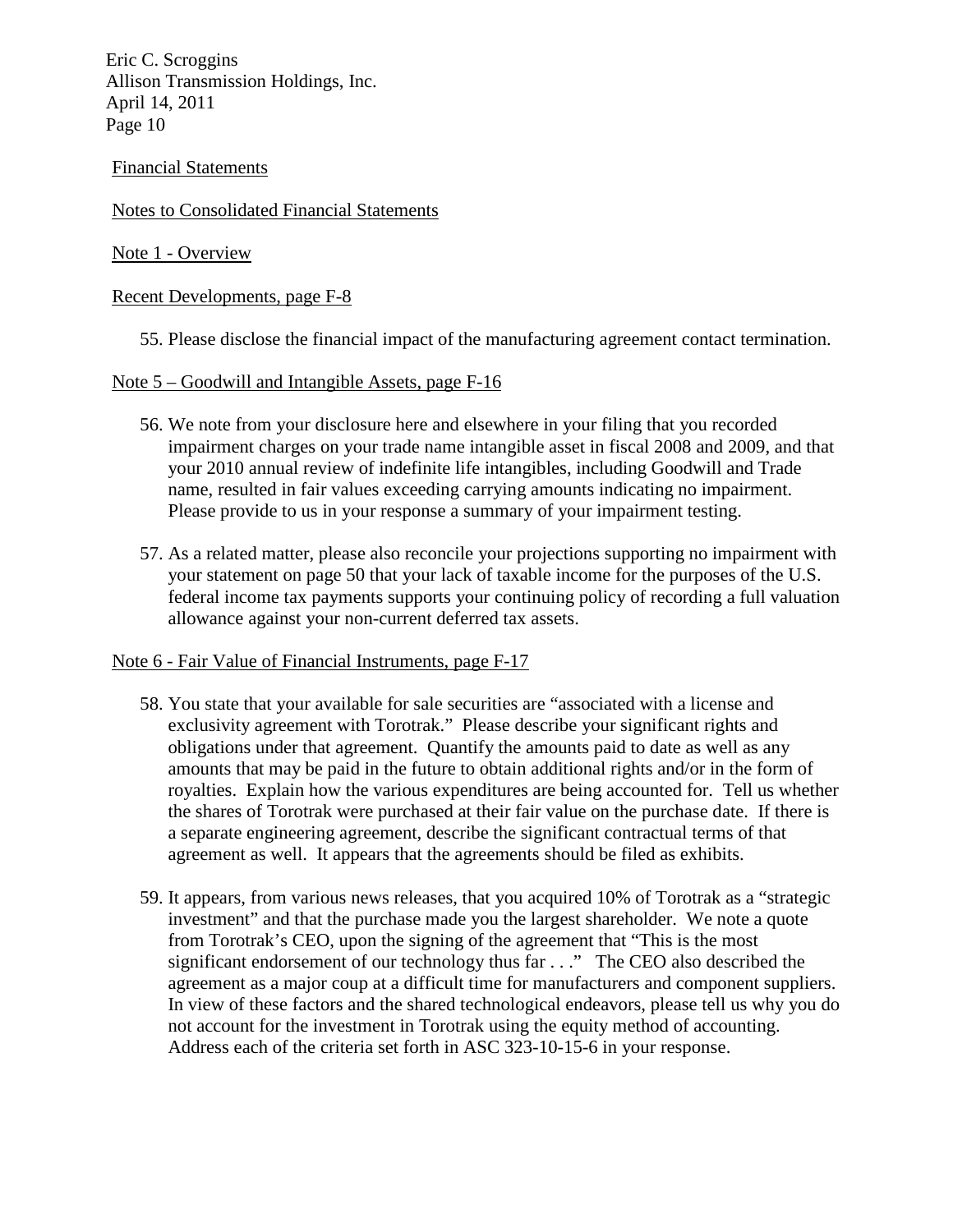#### Note 8 – Derivatives, page F-25

60. Please explain why collateral qualifies as a current asset. Also, please tell us how the amount of the additional collateral of \$41.9 million was determined at December 31, 2010. Describe, in expanded detail, how LIBOR levels can and/or have impacted collateral requirements.

### Note 9 – Product Warranty Liabilities, page F-25

- 61. We note from your disclosure on page II-5 that you believe you have satisfied Rule 12-09 of Regulation S-X related to valuation and qualifying accounts through footnote disclosure and therefore have not presented separate schedules. Your table here appears to present the information required for two fiscal years. Please note that Rule 5-04 of Regulation S-X requires such information for each year an income statement is presented. As such, please revise your table to include the roll forward for fiscal 2008, and ensure other footnotes that are meant to satisfy Rule 12-09, such as the roll forward of the valuation allowance presented on page F-38, include information for each period an income statement is presented.
- 62. Please tell us how, during a period of increased net sales, warranties issued during the period decreased significantly.
- 63. Please revise your disclosure here to indicate the material components of "Net adjustments to liability." We assume that the \$22.7 million reduction in DIPM liability is included in the \$35.5 million reduction. If our understanding is not correct, please also tell us where the \$22.7 million reduction has been considered.
- 64. As a related matter, please tell us how the \$22.7 million discussed here relates to the \$11.4 million elimination discussed under "Selling, general, and administrative expenses" on page 49.

### Note 10 – Other Income, net, page F-26

- 65. We note from your disclosure here and from your policy note on page F-9 that you have recognized \$13.8 million expense reimbursements under the cost-share grant program funded by the American Recovery and Reinvestment Act for the development of hybridpropulsion system manufacturing capacity in the U.S. as Other Income since inception of the program. Please tell us how you determined the amount to be recognized and why you recorded the amount as non-operating income.
- 66. As a related matter, please revise your discussion of the Grant Program to indicate the total availability under such program, and how allowable expenses are determined.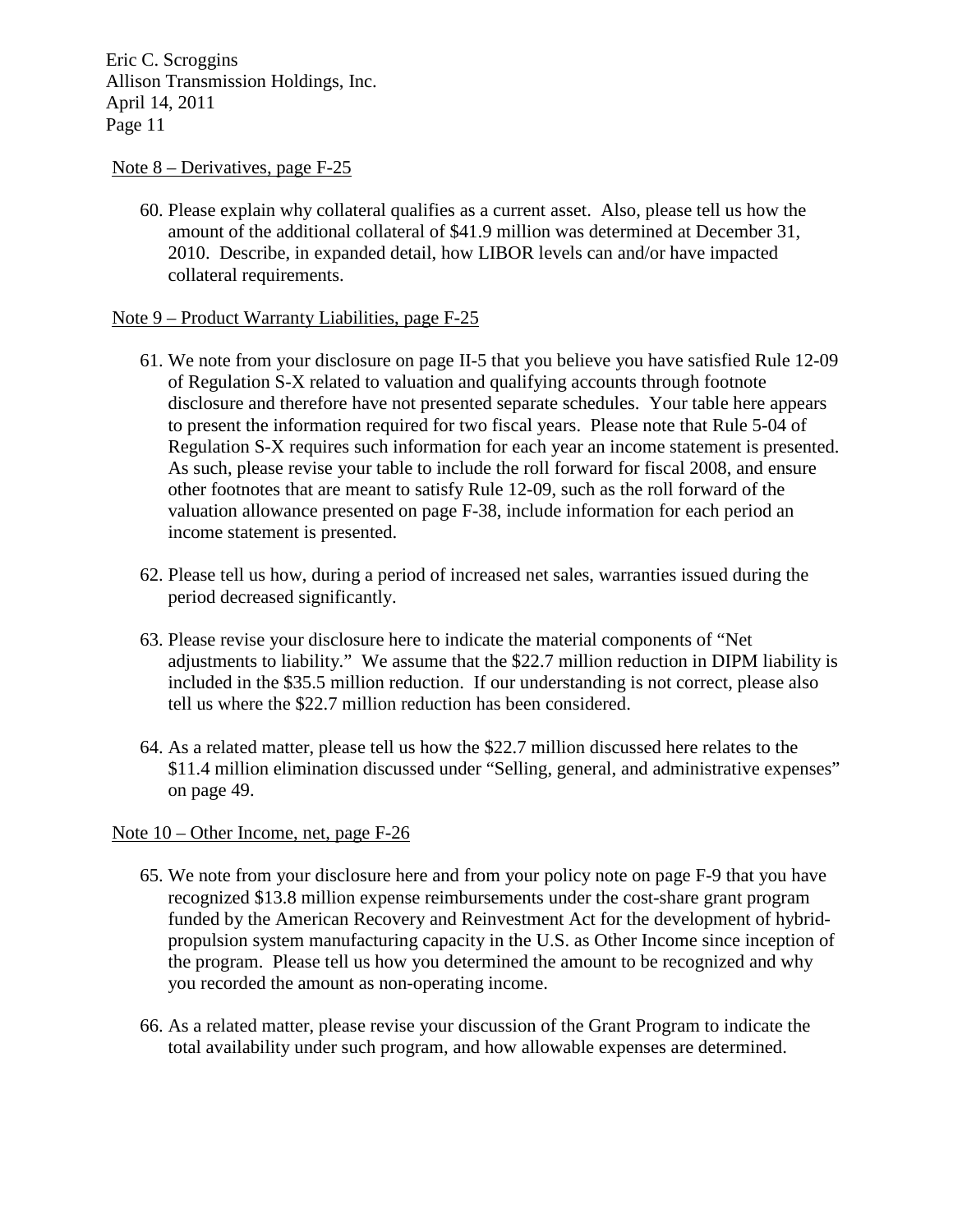#### Note 14 – Income Taxes, page F-45

67. Please reconcile the valuation allowance provision of \$24.1 million as listed in your rate reconciliation with the \$35.4 million in additions to the valuation allowance as listed in the table on page F-38.

#### Item 16. Exhibits and Financial Statement Schedules

- 68. We note that you are required to file finalized opinions of counsel. In this regard, please revise to remove the term "Form of" from the description of the legal opinion. Please also be advised that the opinion should be dated and filed reasonably close to the date of effectiveness.
- 69. Please refile your Credit Agreement to include all schedules and exhibits. Please also file Attachment A to the Copyright Security Agreement.

We urge all persons who are responsible for the accuracy and adequacy of the disclosure in the filing to be certain that the filing includes the information the Securities Act of 1933 and all applicable Securities Act rules require. Since the company and its management are in possession of all facts relating to a company's disclosure, they are responsible for the accuracy and adequacy of the disclosures they have made.

Notwithstanding our comments, in the event you request acceleration of the effective date of the pending registration statement please provide a written statement from the company acknowledging that:

- should the Commission or the staff, acting pursuant to delegated authority, declare the filing effective, it does not foreclose the Commission from taking any action with respect to the filing;
- the action of the Commission or the staff, acting pursuant to delegated authority, in declaring the filing effective, does not relieve the company from its full responsibility for the adequacy and accuracy of the disclosure in the filing; and
- the company may not assert staff comments and the declaration of effectiveness as a defense in any proceeding initiated by the Commission or any person under the federal securities laws of the United States.

Please refer to Rules 460 and 461 regarding requests for acceleration. We will consider a written request for acceleration of the effective date of the registration statement as confirmation of the fact that those requesting acceleration are aware of their respective responsibilities under the Securities Act of 1933 and the Securities Exchange Act of 1934 as they relate to the proposed public offering of the securities specified in the above registration statement. Please allow